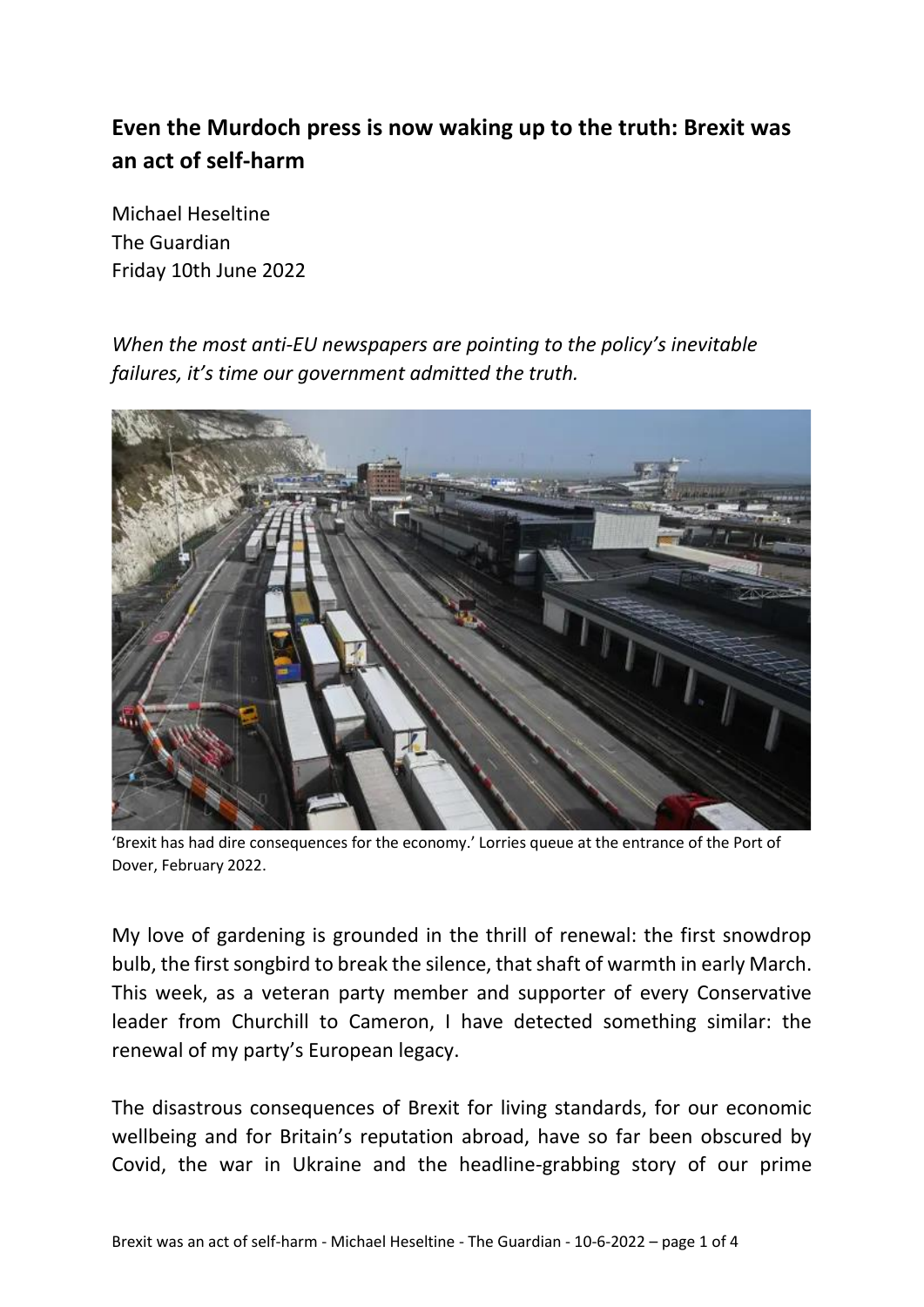minister's lack of truthfulness and integrity. But this week, the British press perhaps unintentionally revealed the real world that is emerging as a result of Brexit.

While readers of the Guardian have been kept closely informed about the continuing tragedy of Brexit, it's only now that other parts of the British press have begun to consider the truth of its legacy. The economies of three of the regions that voted most heavily for Brexit were "smaller at the end of last year … than at the time of the vote", wrote David Smith in the business section of this week's Sunday Times. Despite a weak pound making Britain's goods cheap for foreign buyers, "exporters are … struggling", Jim Armitage wrote in the same paper. "First-quarter figures last week showed exports of food and drink to the EU were down 17%, or £614m, on pre-Covid levels. Exports to non-European countries increased by 10.7%, or £223m, but not enough to offset the European decline."

Brexit was meant to be a "new beginning for the Tory party," Jeremy Warner wrote this week in the Daily Telegraph, "but by making trade with Europe more difficult and costly it has so far only added to the country's travails". In its coverage of recent OECD warnings, the Daily Mail reported that the UK economy "is set to flatline next year  $-$  performing worse than every other G20 country except for sanctions-crippled Russia". Most of these countries have also felt the consequences of the war in Ukraine and the Covid epidemic – but not, of course, Brexit.

It goes on. Earlier this week, the Times reported the vice-chancellor of Cambridge University's warnings that a failure to agree terms to remain part of the EU's largest science funding scheme is "already harming researchers". On the same day, the paper published an opinion piece by Iain Martin, a prominent Brexiteer, who wrote: "Painful as it is, we need to talk about Brexit". In the same paper was a story about Brexit immigration rules being to blame for "airport chaos", and an opinion piece by Simon Nixon, who warned that "the outlook for the UK is deteriorating".

Not all those who voted to remain agreed with me that the campaign to re-join the EU needed to begin the day after the referendum. But in my view, democracy is a vehicle of choice. Successive governments reverse each other's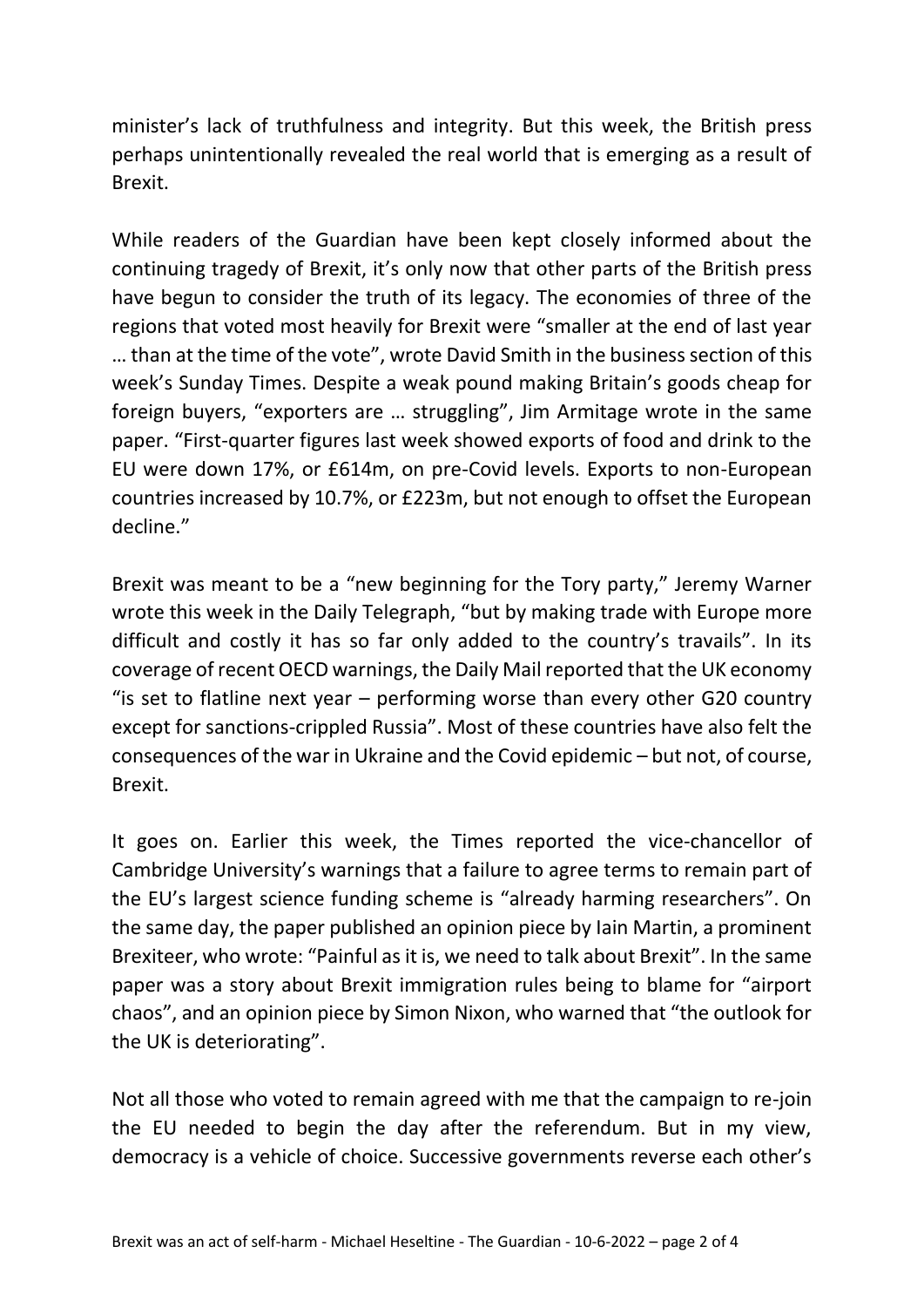mistakes. The bigger the mistake, the more urgent the need to reverse. It may take time. Brexit took 43 years. Initially, that process began slowly. It picked up pace and virulence with the acquisition of major newspapers by Rupert Murdoch and Conrad Black, and with the replacement of David English, a staunch European, with Paul Dacre at the Daily Mail. Over time, the public were fed a diet of deception, culminating in the lies of the Brexit campaign itself.

Here we come to the core of the matter. Brexit carried clear promises. No border between Northern Ireland and the Republic; new trade deals to replace the single market; a golden future with rising living standards. But a million Europeans have left our country, and Brexit has had dire consequences for the health service, social services and the economy.

Perhaps worst of all is the imminent publication by the government of laws to break its word over the Northern Ireland protocol. Trust is a characteristic of infinite value. It is the rock on which democracy stands. This government regards it as an optional extra to be used when convenient, and disregarded when not. You hear this on every doorstep, read about it in every opinion poll. I overheard two ladies talking about the prime minister: "I wouldn't want him to marry my daughter. I wouldn't want him to rent my house, I wouldn't want him to manage my money." Brexit is at the heart of the deception that the British people are feeling so keenly. That is why the issue will not and should not go away.

I have always been sceptical of the approach to politics where so-called experts in opinion manipulation send out ministers like parrots to tell us what they would like us to believe. "Need to move on. Draw lines in the sand, squawk. Get on with the job, squawk … squawk".

This issue of trust is not going away. Everyone knows that the prime minister effectively lost the vote of confidence. More than 40% of his colleagues openly voted against him. Significantly more will have voted for him not out of any confidence but for a range of reasons. When I stood against Margaret Thatcher, her majority evaporated within days when the real judgment of her colleagues was about to be tested for the second time.

Yet as we have seen, and in some cases almost despite themselves, even the most Europhobic parts of our press are beginning to shine a light on the